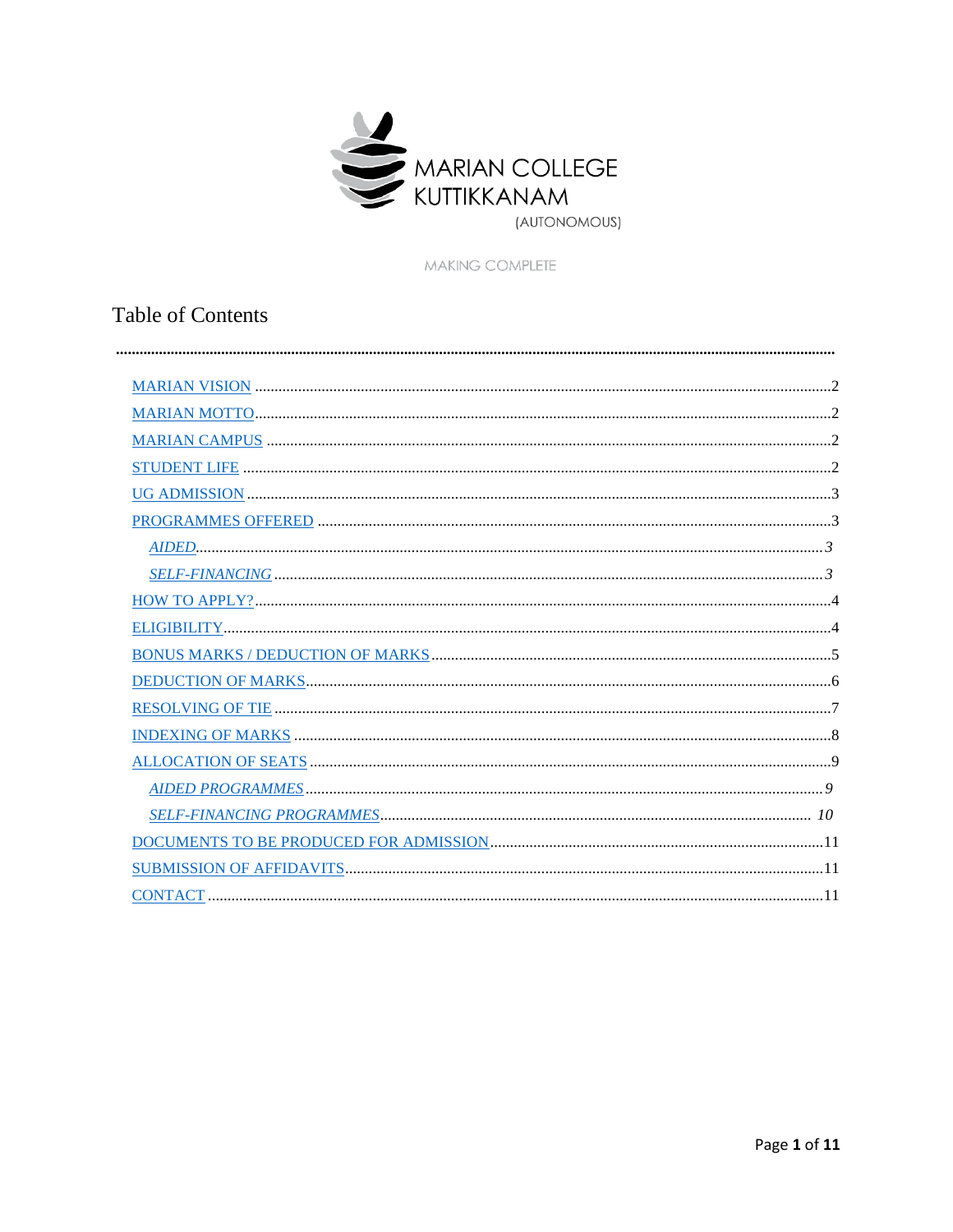

**MAKING COMPLETE** 

# **Prospectus for UG Programmes 2021-2022**

Marian College Kuttikkanam (Autonomous) is the youngest Autonomous College in Kerala. The college won the prestigious status of College with Potential for Excellence (CPE) from UGC in 2009 and 2014 and has received 84th rank at pan India level in the recent NIRF under the college category. The College is affiliated to Mahatma Gandhi University, Kottayam.

#### <span id="page-1-0"></span>**MARIAN VISION**

To be a transformational leader in education, facilitating and celebrating the full flowering of 'life in abundance '.

## <span id="page-1-1"></span>**MARIAN MOTTO**

Inform - Form - Transform

## <span id="page-1-2"></span>**MARIAN CAMPUS**

Situated 3,500 feet above sea level and surrounded by lush green tea plantations, Marian College lies in lap of nature, providing a salubrious environment for our students. With Smart classrooms, state-of- the-art infrastructure, able management and dedicated faculty, Marian envisions the comprehensive transformation of its students.

#### <span id="page-1-3"></span>**STUDENT LIFE**

Each course has a unique pedagogy which includes activities like industrial visits, movie reviews**,** field work, rural camps, and entrepreneurial ventures by students, live projects, news analysis, training programmes, dissertation etc. which equip students to keep in touch with today's realities. Such innovative teaching methods also boost their intellectual ability and their analytical skills.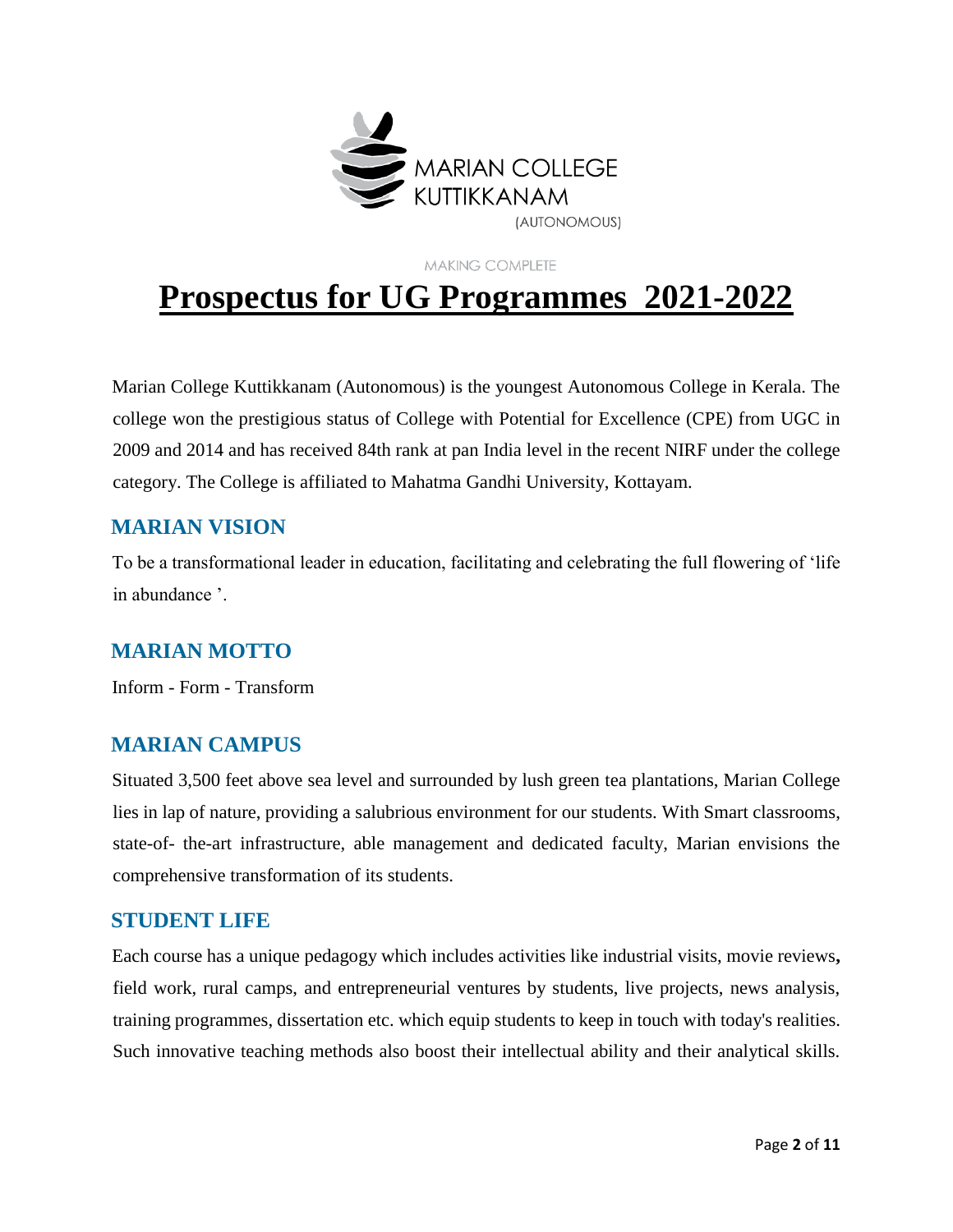With high speed Wi-Fi, advanced computer labs, library, conference halls, auditorium and discussion rooms Marian makes sure it provides the best facilities to its students 24/7. Other facilities such as hostels, wellness centre, counselling services, cafeteria, and stationery store etc. are available to students. At Marian, we stress on extracurricular activities by emphasizing on making students active even outside the classroom because only a balanced scheme of work and recreation will help in the holistic development of the students.

#### <span id="page-2-0"></span>**UG ADMISSION**

Marian College is conferred with autonomous status by UGC for a period of six academic years from 2016-17. Therefore the admissions to UG Programmes are made directly by the College. Autonomy has given the College the freedom to design syllabi, introduce new programmes and courses, innovative assessment and testing patterns, to conduct examinations, announce results and to issue of mark lists. Hence, all UG programmes of the College w.e.f. Academic Year 2017 2018 will follow the syllabi developed and updated by the College. Students admitted to UG programmes will be in the autonomy stream. However, the degrees are awarded by Mahatma Gandhi University, Kottayam.

#### <span id="page-2-1"></span>**PROGRAMMES OFFERED**

#### <span id="page-2-2"></span>**AIDED**

|                | <b>Programme</b>                                          | <b>Sanctioned Strength</b> |
|----------------|-----------------------------------------------------------|----------------------------|
|                | Bachelor of Computer Applications (BCA)                   | 60                         |
| $\overline{2}$ | Bachelor of Business Administration (BBA)                 | 60                         |
| 3              | Bachelor of Commerce (B.Com with Finance and<br>Taxation) | 60                         |
| 4              | Bachelor of Social Work (BSW)                             | 24                         |
| 5              | <b>Integrated Master of Science in Physics</b>            | 15                         |

#### <span id="page-2-3"></span>**SELF-FINANCING**

| Programme                   | <b>Sanctioned Strength</b> |
|-----------------------------|----------------------------|
| <b>BA Applied Economics</b> | 61                         |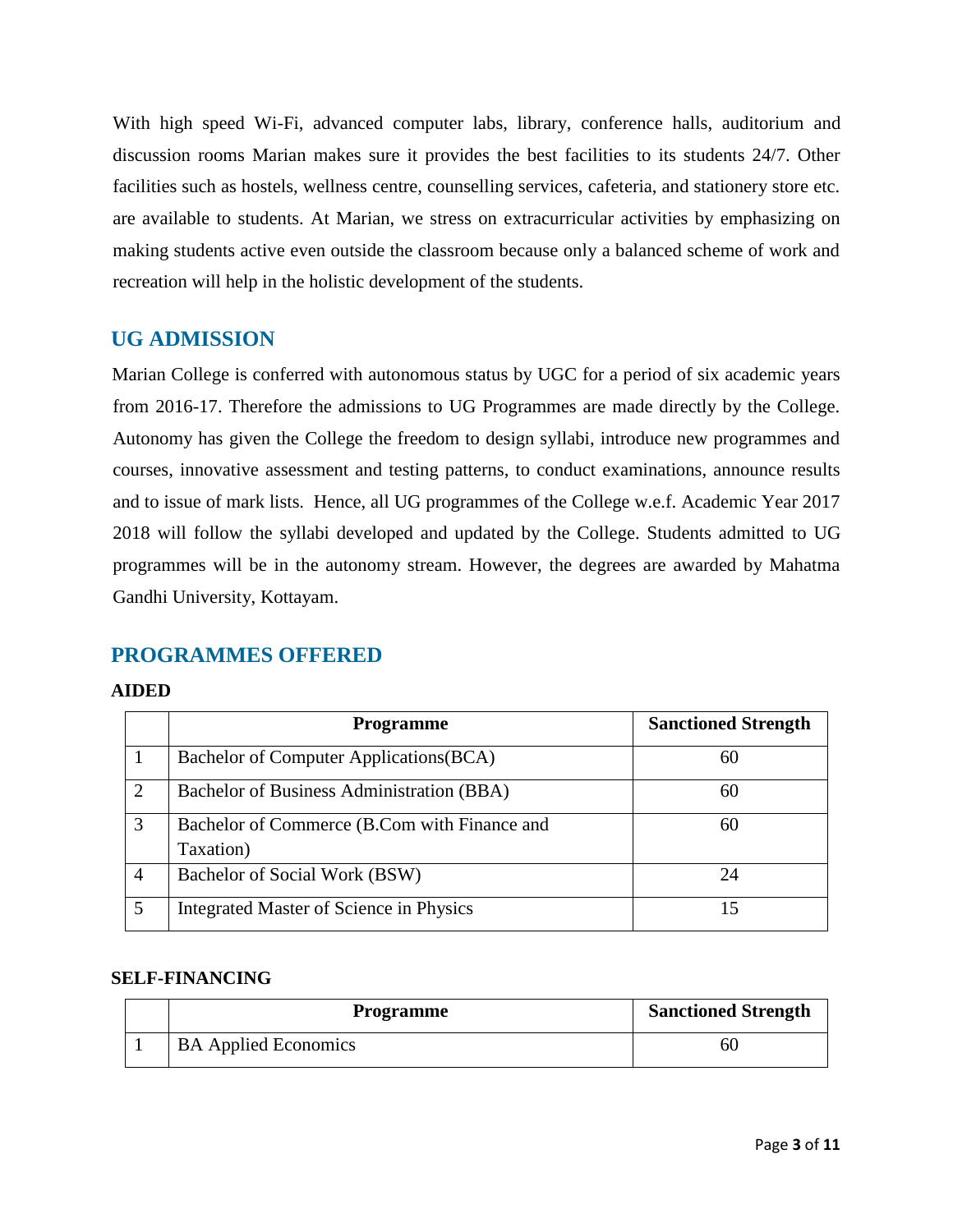| Bachelor of Commerce (B.Com with Finance and | 120 |
|----------------------------------------------|-----|
| Taxation)                                    |     |
| <b>BA Communicative English</b>              | 60  |
| <b>B</b> Sc. Mathematics                     |     |
| Bachelor of Social Work (BSW)                | hl  |

#### <span id="page-3-0"></span>**HOW TO APPLY?**

- Students have to apply online at www.mariancollege.org.
- Single application is sufficient for all programmes.
- Fee for Application form is Rs. 500/- (Rs. 200/- for SC/ST candidates).
- Fee can be remitted only online.
- Application fee once remitted shall not be refunded under any circumstance.
- Students seeking admission to management quota seats have to submit a separate application form. The Application Form for Management Quota (MQ) can be downloaded from the site after payment of fees. Fee for application form for MQ seat is Rs 500/-. Duly filled in MQ application should reach college office within the stipulated time.
- Candidates awaiting results of the qualifying examinations are also eligible to apply. However, application can be completed only with submission of results of the qualifying examination.

# <span id="page-3-1"></span>**ELIGIBILITY**

Eligibility and criteria for admission to different academic programmes at Marian will be the same as that of the Mahatma Gandhi University, Kottayam.

| <b>PROGRAMME</b>                                 | <b>ELIGIBILITY NORMS</b>                                                                                                                                                                         |
|--------------------------------------------------|--------------------------------------------------------------------------------------------------------------------------------------------------------------------------------------------------|
|                                                  | Candidates shall be required to have passed the Plus                                                                                                                                             |
| <b>Bachelor of Computer</b><br>Applications(BCA) | Two/equivalent examination recognized as equivalent thereto by<br>Mahatma Gandhi University, Kottayam, in science stream with<br>Mathematics/Computer Science/Informatics Practices as optional. |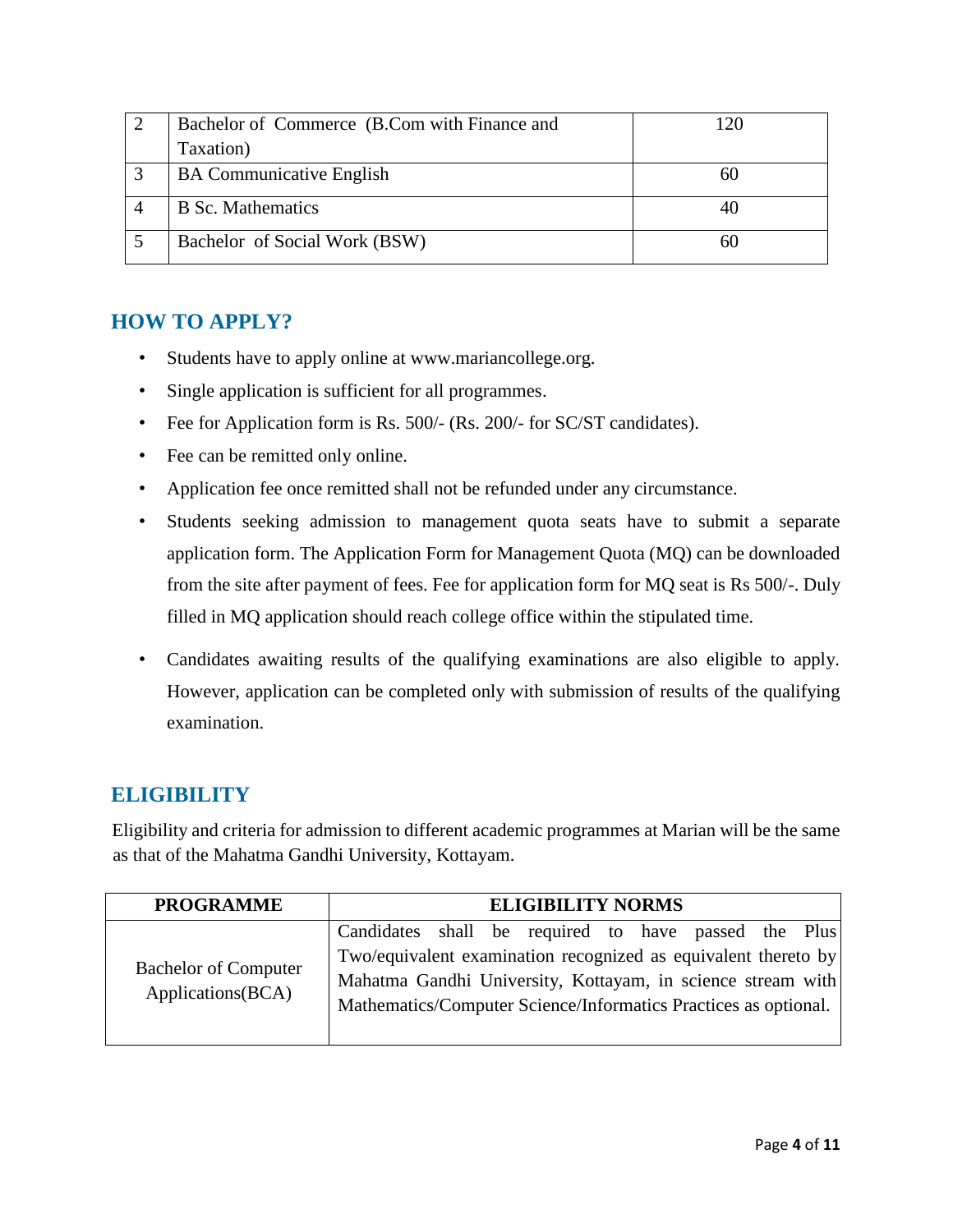| • Bachelor of Business<br>Administration (BBA)<br>• Bachelor of Social Work<br>(BSW)<br>$\bullet$ BA<br>Communicative<br>English<br>• BA Applied Economics | Candidate shall be shall be required to have passed Plus Two or<br>equivalent examination recognized as equivalent thereto by<br>Mahatma Gandhi University, Kottayam.                                                                                                                                                                                                                                                                                                                                                                                                                                                                                                                                                                                                                                                                                                                                                                          |
|------------------------------------------------------------------------------------------------------------------------------------------------------------|------------------------------------------------------------------------------------------------------------------------------------------------------------------------------------------------------------------------------------------------------------------------------------------------------------------------------------------------------------------------------------------------------------------------------------------------------------------------------------------------------------------------------------------------------------------------------------------------------------------------------------------------------------------------------------------------------------------------------------------------------------------------------------------------------------------------------------------------------------------------------------------------------------------------------------------------|
| <b>Bachelor of Commerce</b><br>(Model I)<br><b>Specialisations available</b><br>a) Finance and Taxation<br>b) Cooperation                                  | Admission to the B.Com Degree Programmes shall be open only to<br>candidates who have passed the Plus Two or equivalent<br>examination recognized by Mahatma Gandhi University, Kottayam<br>with BookKeeping and Accountancy and any two of the following<br>subjects, viz., (1) Commerce (2) Commercial Correspondence and<br>Commercial Geography (3) Economics (4) Life Insurance with<br>Salesmanship (5) Banking with Secretarial Practice (6) Business<br><b>Studies</b><br>(7) Mathematics (8) Computer Science/ Computer<br>applications (9) Informatics Practice& Management, (10)<br>Informatics Practice, (11) Management, (12) Accountancy as<br>optional under Part III of the Examination.<br><b>OR</b><br>Have passed Plus Two or equivalent examination recognized by<br>Mahatma Gandhi University, Kottayam with other subjects under<br>Part III optional subjects provided they have secured 45% of the<br>aggregate marks. |
| <b>B</b> Sc. Mathematics                                                                                                                                   | shall be required to have passed the Plus<br>Candidates<br>Two/equivalent examination with Mathematics as one of the<br>optional subjects or Mathematics as one of the subjects in<br>Commerce group.                                                                                                                                                                                                                                                                                                                                                                                                                                                                                                                                                                                                                                                                                                                                          |
| <b>Integrated Master of</b><br>Science in Physics                                                                                                          | Pass in $10+2$ / equivalent with 60% marks in Science stream<br>(Mathematics, Physics and Chemistry)                                                                                                                                                                                                                                                                                                                                                                                                                                                                                                                                                                                                                                                                                                                                                                                                                                           |

# <span id="page-4-0"></span>**BONUS MARKS / DEDUCTION OF MARKS**

Calculation of bonus marks or deduction of marks for the purpose of calculation of index marks will be same as that of Mahatma Gandhi University.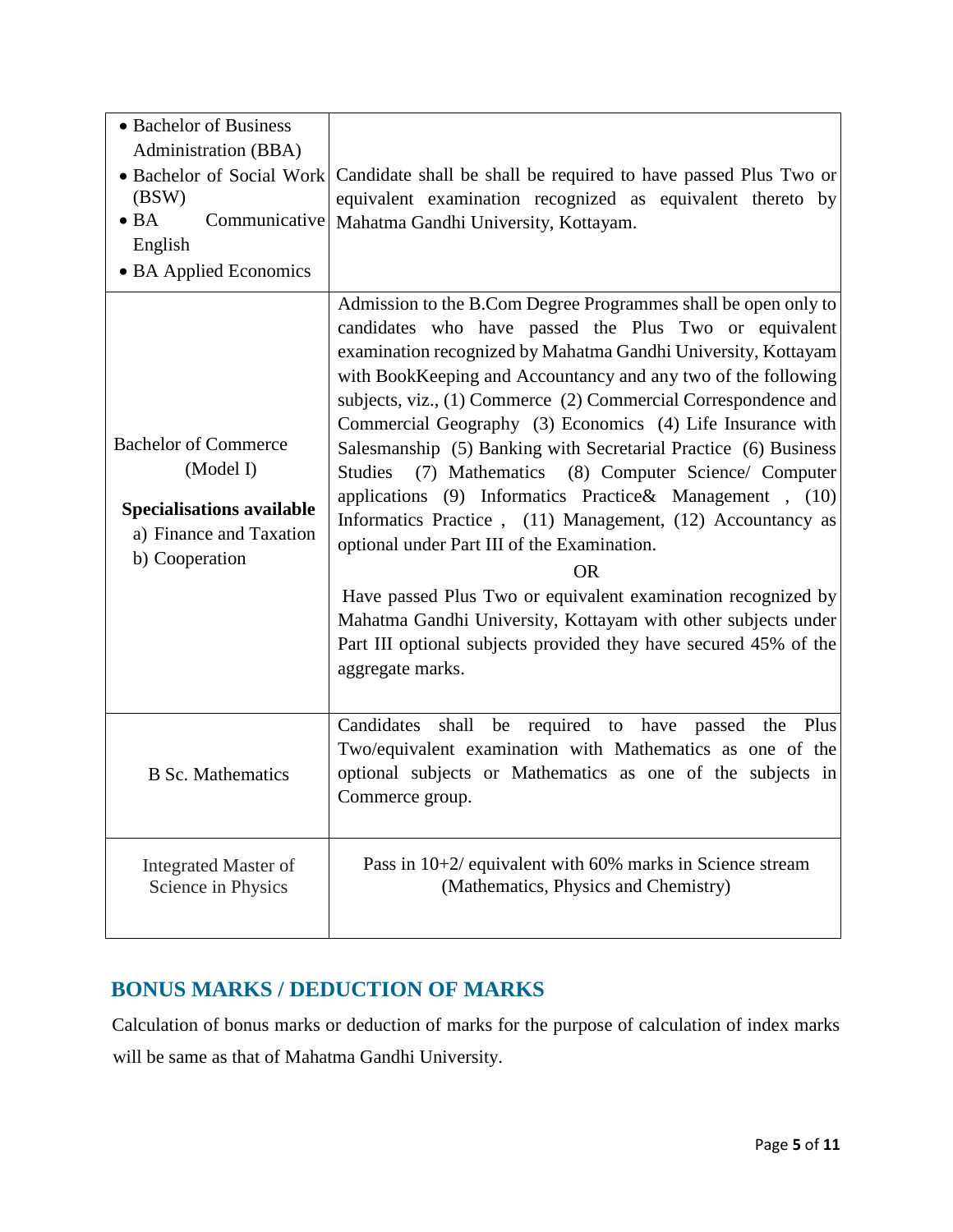The **Bonus Marks** will be awarded as follows:

- 1. Bonus of 15 marks shall be awarded to applicants with NCC or NSS Certificates at 'Plus Two Level' for admission to all programmes. In respect of NCC candidates, the bonus marks will be awarded on the basis of NCC Certificates signed by the Director and issued by the Directorate of NCC to candidates who have secured at least 75% attendance after having participated in its activities during the programme of study immediately preceding the programme for which admission is sought. An additional bonus mark of 3 will be given to 'A' Certificate holders, 5 marks to 'B' Certificate holders and 5 marks to 'C' Certificate holders in proof of their high proficiency.
- 2. In respect of NSS candidates, the bonus marks will be awarded on the basis of NSS Certificates issued by the competent authority.
- 3. Bonus of 15 marks shall be awarded to the Ex-servicemen applicants and widows and children of Jawans and Ex-servicemen seeking admission to the Degree Programmes. Applicants to this category should invariably produce along with the application form an attested copy of certificate issued not earlier than six months from the last date of submission of application from the military authorities or state/Zilla Sainik Welfare Officer to the effect that he/she is the son/daughter of an ex-service man or an ex service man himself/herself.
- The benefit of bonus marks can be scored by a candidate only under one category i.e., either NSS or NCC.
- Bonus marks shall be added only if the candidate has obtained the prescribed minimum qualifying marks in the qualifying examination while calculating the index marks.

#### <span id="page-5-0"></span>**DEDUCTION OF MARKS**

Handicap of Five marks for every successive attempt after the first attempt subject to a maximum of twenty marks will be deducted from the total marks in the case of those who have taken two or more chances to complete the examination. The number of chances means the number of chances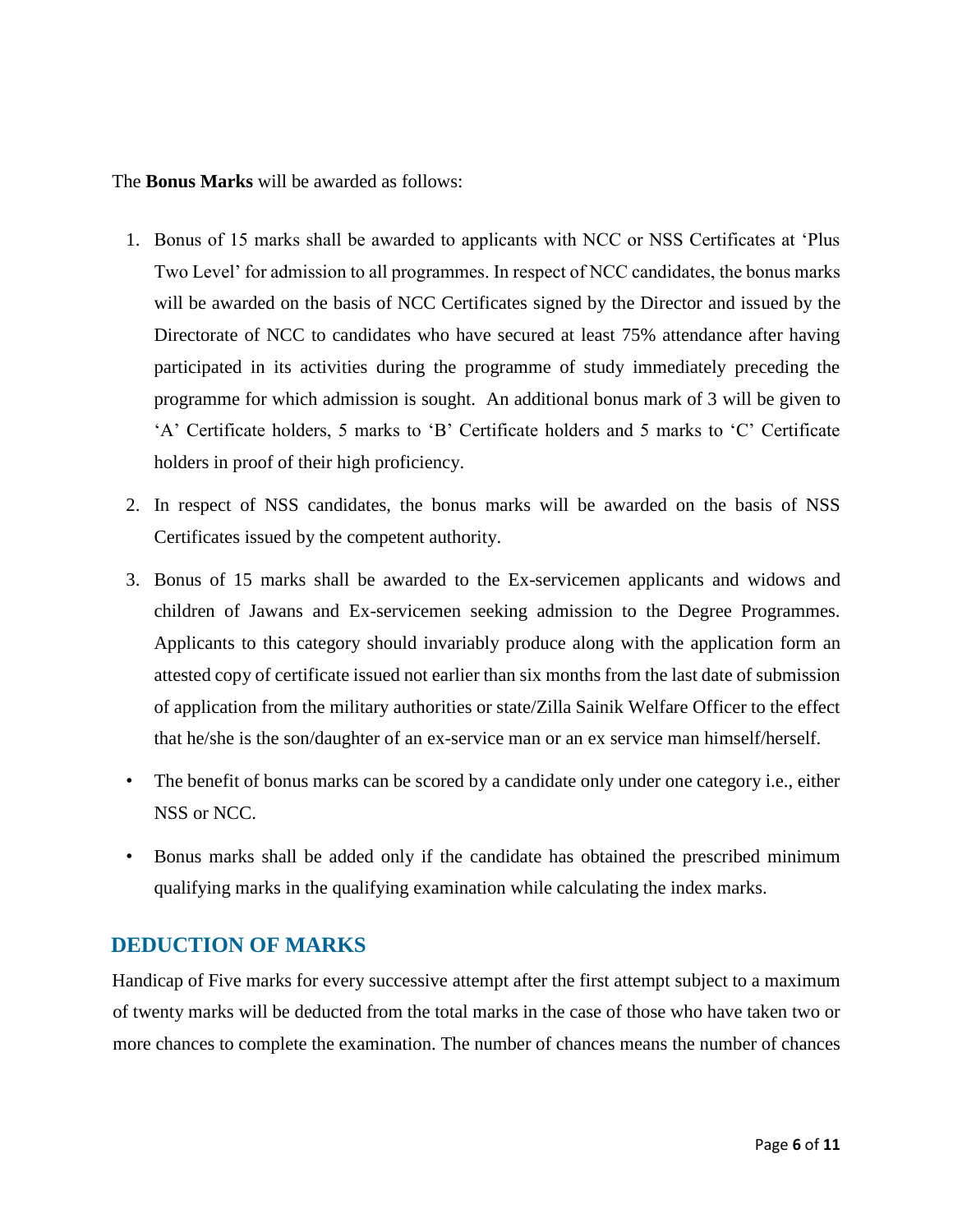taken for passing any part of the qualifying examination after the prescribed programme period. Appearance for improvement of marks shall not be considered as an additional chance.

No handicap marks for SAY pass outs be imposed if admitted in the same academic year but five marks shall be deducted if he/she is ranked in the admission list of the succeeding year. Candidates who have passed the qualifying examination under SAY scheme or such supplementary scheme are eligible to apply for First Year programme in the same academic year, but they have to produce the mark lists on or before the closing date of admission as notified by the university.

## <span id="page-6-0"></span>**RESOLVING OF TIE**

If the index marks of two or more candidates happen to be the same, then for breaking the 'tie', the following criteria shall be followed one after another in the order given below:

- The candidate who has scored higher marks in the concerned elective subject shall be placed first in the rank list. For B.Com. Programme, business studies (commerce) shall be considered as the elective subject.
- The candidate who has scored higher marks for part iii subjects (or the subjects other than languages, if part is not specified) taken together shall be placed first in the rank list.
- The candidate who has scored higher marks in part I (English if part is not specified) shall be placed first in the rank list.
- The candidate who has scored higher marks in part II (second language if part is not specified) shall be placed first in the rank list.
- By giving residential weightage (at district/state levels)  $\Box$  Preference shall be given to candidates who are elder.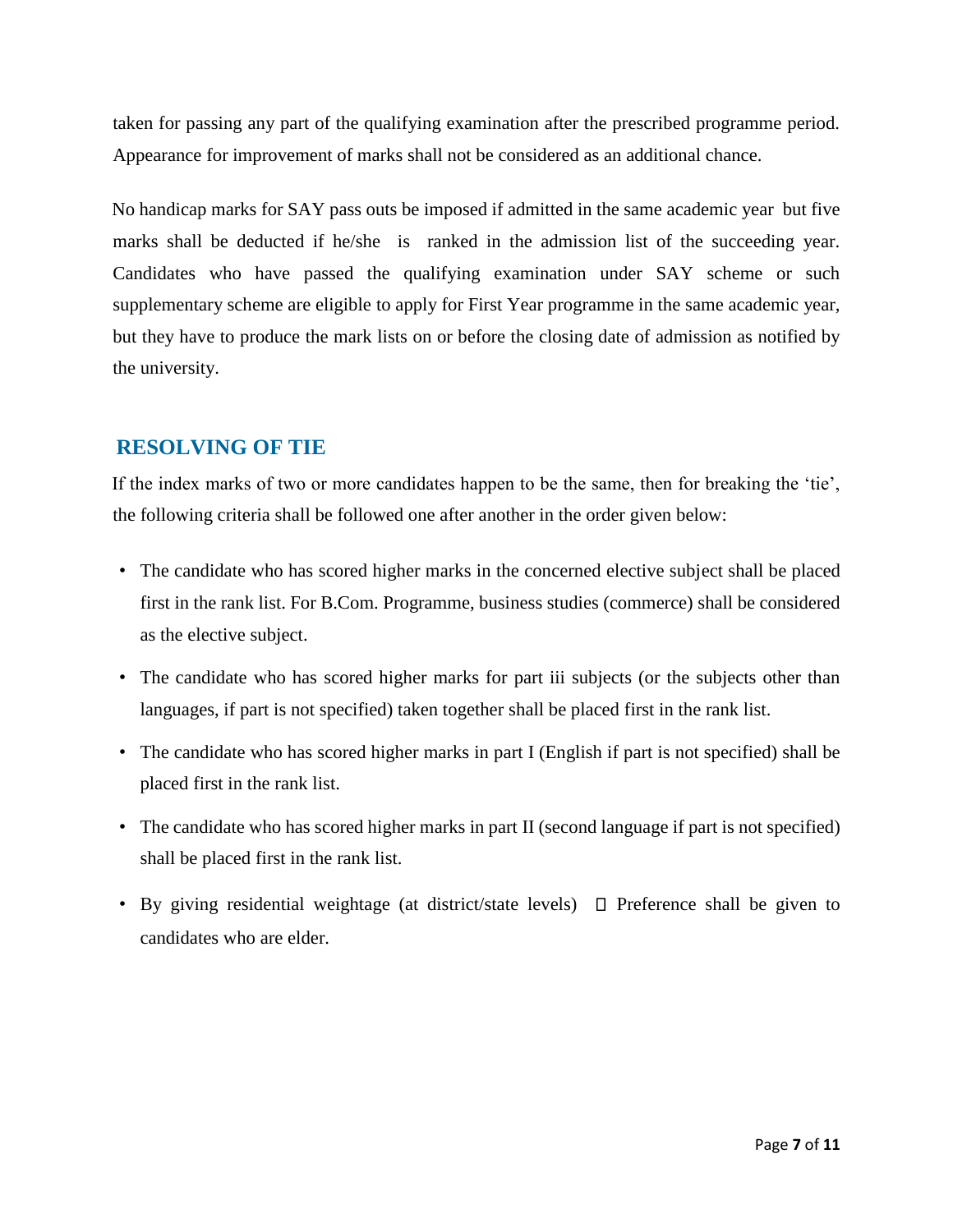## <span id="page-7-0"></span>**INDEXING OF MARKS**

The index marks for the preparation of rank list to different programmes will be calculated as per the existing norms of Mahatma Gandhi University, Kottayam. The norms are given below.

| <b>PROGRAMME</b>                                                    | <b>INDEXING MARK CALCULATION</b>                                                                                                                                                                                                                                                                                                                                                                                                                                                                                                                                                                                                                       |
|---------------------------------------------------------------------|--------------------------------------------------------------------------------------------------------------------------------------------------------------------------------------------------------------------------------------------------------------------------------------------------------------------------------------------------------------------------------------------------------------------------------------------------------------------------------------------------------------------------------------------------------------------------------------------------------------------------------------------------------|
| <b>Bachelor of Computer</b><br>Applications(BCA)                    | Total marks obtained in Part III less handicap marks plus marks<br>obtained for Mathematics/Computer Science (best of two) plus<br>bonus marks if any.                                                                                                                                                                                                                                                                                                                                                                                                                                                                                                 |
| <b>Bachelor of Business</b><br>Administration (BBA)                 | Marks obtained in Part III of qualifying examination with 50% quota<br>for Arts and Commerce Group and 50% quota for Science Group<br>and if not filled up from one quota the rest can be filled from other<br>quota.                                                                                                                                                                                                                                                                                                                                                                                                                                  |
| <b>Bachelor of Commerce</b><br>(B.Com with Finance and<br>Taxation) | Marks obtained in Part III Optional at $+2$ /equivalent exam less<br>handicap marks plus a weightage of 50 marks in each of the three<br>subjects of Commerce combination subject to a maximum of 150<br>marks plus bonus marks if any. The optional subjects concerned<br>under Part III will be Commerce, Commercial Correspondence and<br>Commercial Geography, Accountancy, Book-Keeping<br>and<br>Accountancy, Economics, Life Insurance and Salesmanship,<br>Banking with Secretarial Practice, Business Studies, Mathematics,<br>Computer Science/Computer Application, Informatics Practice,<br>Management, Informatics Practice & Management. |
| <b>Bachelor of Social Work</b><br>(BSW)                             | Total marks obtained in the qualifying examination less handicap<br>marks plus the marks obtained for optional concerned at the<br>qualifying examination plus a subject weightage of 50 marks in the<br>case of those who have taken the subject concerned at the qualifying<br>examination plus bonus marks if any. The subject concerned for the<br>award of 50 marks as weightage will be as indicated below:<br>Weightage of 50 marks for Sociology/ Social Work/Gandhian<br>Studies.                                                                                                                                                             |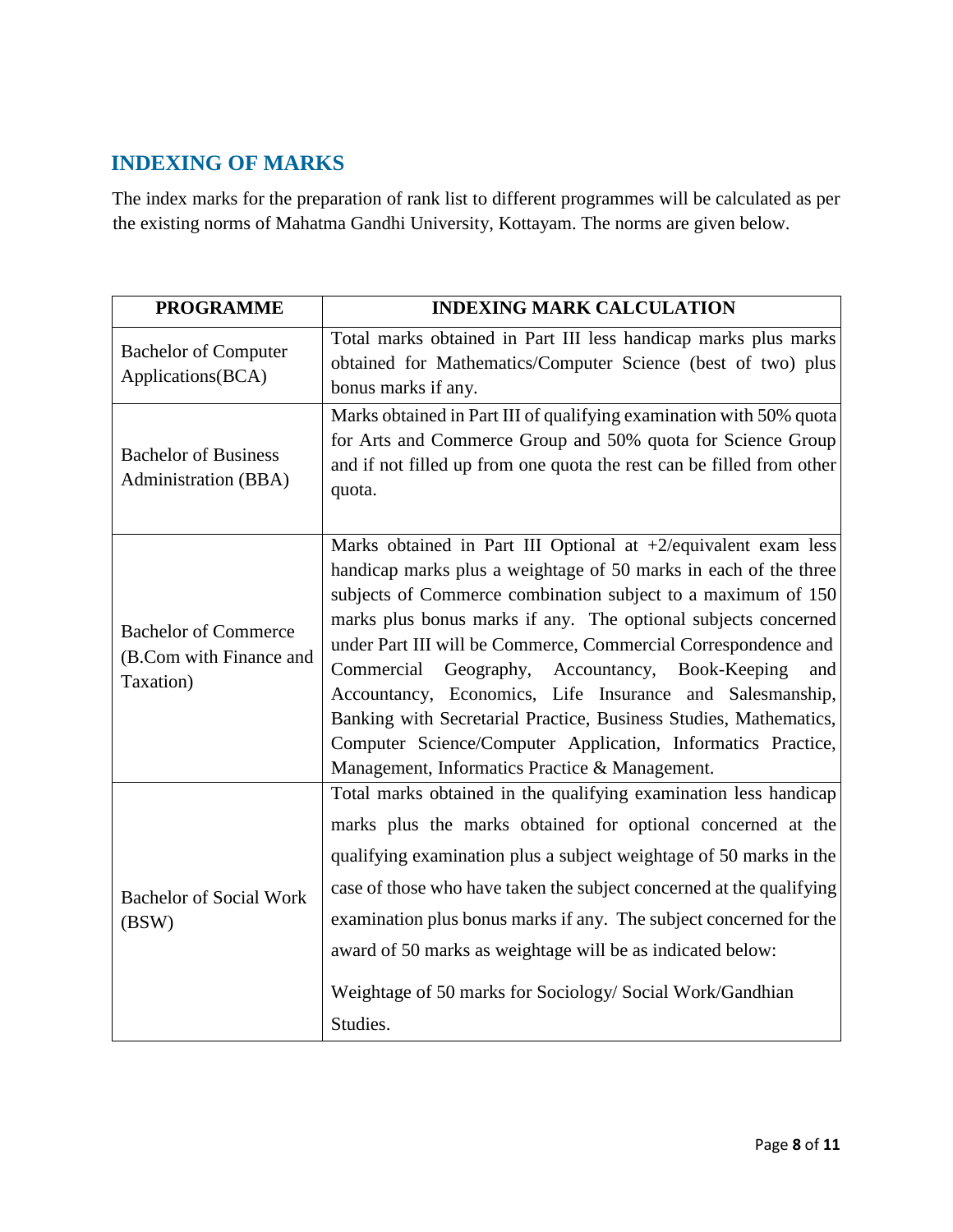| <b>BA</b> Economics                        | Total marks obtained in the qualifying examination less handicap<br>marks plus the marks obtained for optional concerned at the<br>qualifying examination plus a subject weightage of 50 marks in the<br>case of those who have taken the subject concerned at the qualifying<br>examination plus bonus marks if any. |
|--------------------------------------------|-----------------------------------------------------------------------------------------------------------------------------------------------------------------------------------------------------------------------------------------------------------------------------------------------------------------------|
| <b>BA</b> Communicative<br>English         | Total marks obtained in the qualifying examination less handicap<br>marks plus twice the marks secured in Part I English of the Plus<br>Two/equivalent examination plus weightage of 50 marks to those<br>who have taken English as one of the optional for the qualifying<br>exam plus bonus marks if any.           |
| <b>B</b> Sc. Mathematics                   | Total marks obtained in Part III of the qualifying examination less<br>handicap marks plus marks obtained for mathematics.                                                                                                                                                                                            |
| Integrated Master of<br>Science in Physics | Total marks obtained in Part III of the qualifying examination less<br>handicap marks plus marks obtained for Physics plus bonus marks<br>if any.                                                                                                                                                                     |

# <span id="page-8-0"></span>**ALLOCATION OF SEATS**

## <span id="page-8-1"></span>**AIDED PROGRAMMES**

Seats will be reserved for different categories under the following main items.

| <b>Categories</b>                                      | <b>Seat Distribution</b>                      |
|--------------------------------------------------------|-----------------------------------------------|
| <b>Reservation for students from Union Territories</b> | Seats allotted over and above sanctioned      |
| and Foreign nationals                                  | strength                                      |
| Open quota                                             | 50 % (includes seats under PD, Sports and     |
|                                                        | Cultural)                                     |
| <b>Scheduled Caste</b>                                 | 15 %                                          |
| Scheduled Tribe                                        | 05 %                                          |
| <b>Community Quota</b>                                 | 10 % (Merit seats allotted only to applicants |
|                                                        | from the Catholic Diocese of Kanjirapally)    |
| Management Quota                                       | 20 % (All applicants are eligible to apply,   |
|                                                        | irrespective of religion, caste etc.)         |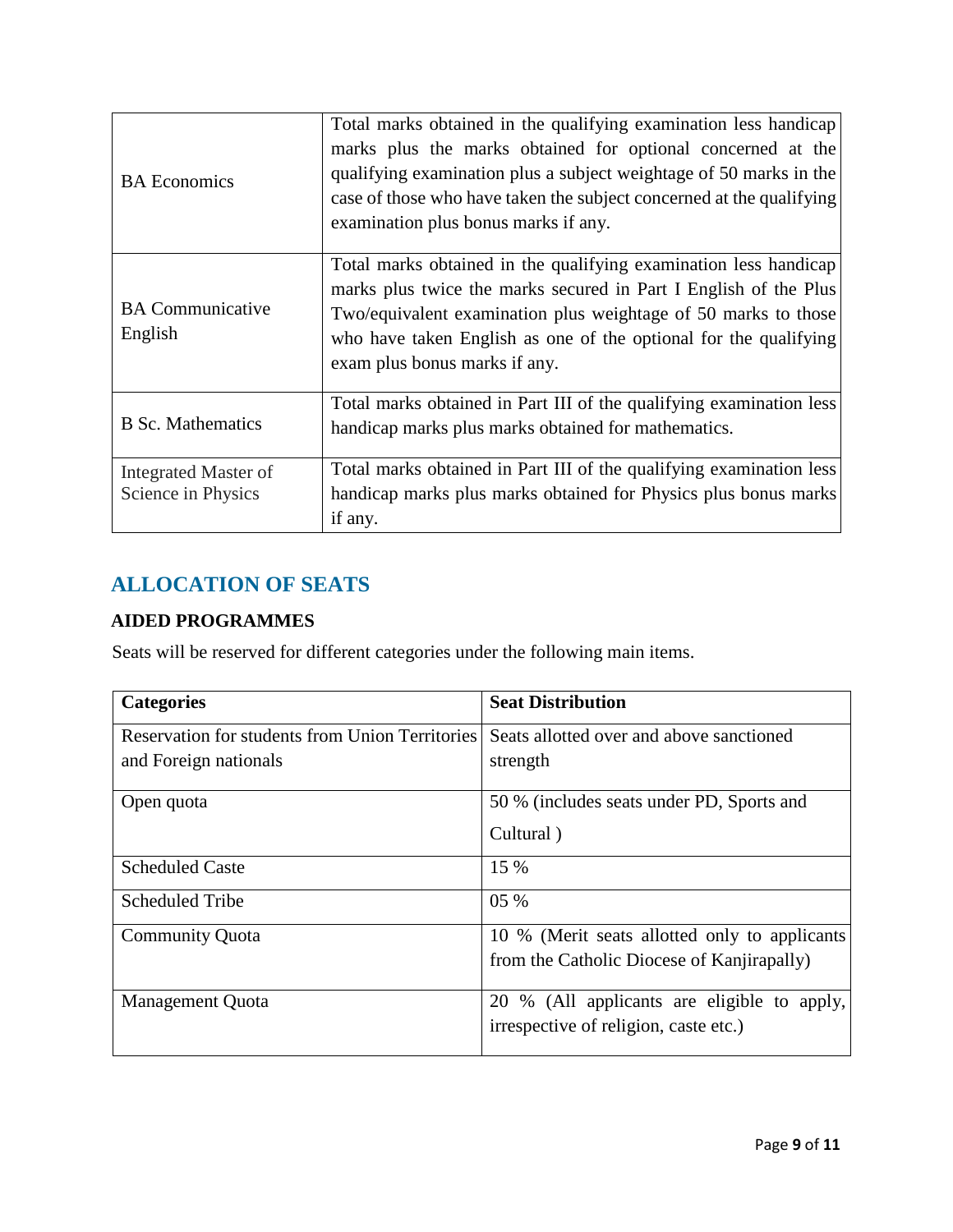#### i. Reservation for Persons with Disabilities

Reservation for Persons with Disabilities (PD): 3% of the seats are reserved for candidates with disabilities for all programmes and shall be allocated from open merit seats. 1% (one percent of the seats in UG Programmes) of seats shall be reserved for each of the three sections of Persons with Disabilities category (Blind, Deaf and Orthopaedically Challenged) with provision for interchange of seats, if candidates are not available in a particular category in a year. The selection of candidates under this category will be based on the rank in the inter-se merit list and physical suitability, and not on the basis of the degree of disability. 'Person

with disability' means a person suffering from not less than 40% of any disability as certified by a Medical Board constituted for this purpose. Candidates who have a minimum of 40% disability alone will be eligible for this quota. A relaxation of 5% of marks in the qualifying examination from the prescribed minimum is allowed.

Candidates seeking admission under PD category should attach with their application form, an attested copy of the 'Certificate of Disability' issued by a District Medical Board or bodies of higher status, certifying the degree or percentage of disability.

ii. Sports quota

Two seats under each programme (Interchangeable) shall be reserved for candidates with outstanding records in sports & games. The applicant for admission to the Sports quota should have represented at least the District Sports Zone. Preference shall be given to Sportsmen who have represented the State/National School Meet. The applicant shall produce the relevant certificate to prove District representation. Calculation of merit mark will be as per the existing MG University norms for admission to sports quota.

#### iii.Cultural Quota

One seat for each degree programme (Interchangeable) Merit is calculated as per the existing MG University norms.

#### <span id="page-9-0"></span>**SELF-FINANCING PROGRAMMES**

In all self-financing programmes 50% seats will be in open quota (merit) and 50% will be in management quota. From the merit seats there will be reservation of seats for SC and ST as per